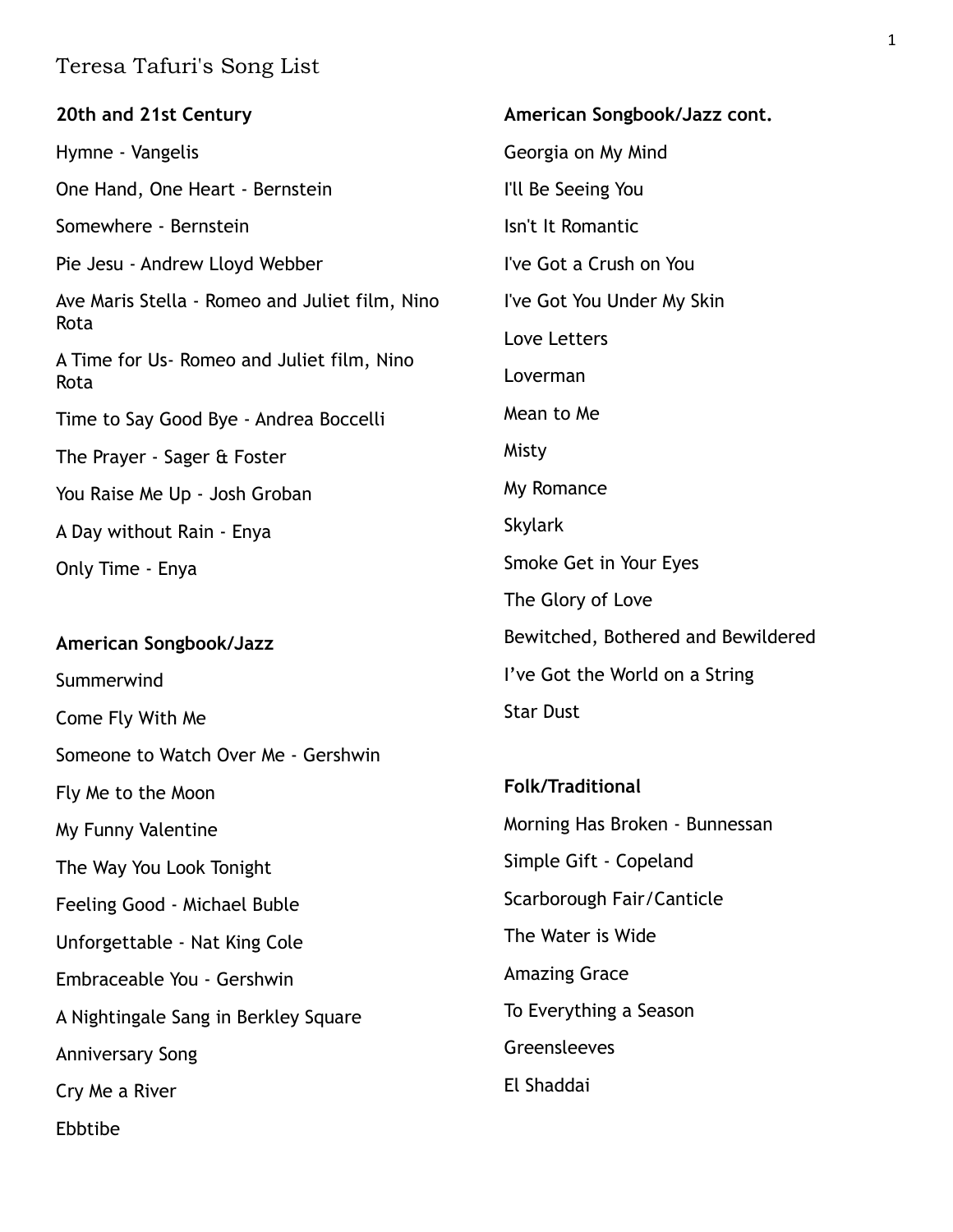**Broadway Shows** Phantom of the Opera Memory - Cats Winter Light - The Secret Garden Somewhere - West Side Story One Hand, One Heart, West Side Story Try to Remember - The Fantasticks Soon it's Going to Rain -The Fantasticks You Must Love Me - Evita Maybe This Time - Cabaret Edelweiss - Sound of Music My Favorite Things - Sound of Music It Might As Well Be Spring - State Fair Matchmaker - Fiddler on the Roof Sunrise, Sunset - Fiddler on the Roof Summertime - Porgy and Bess Seasons of Love - Rent Till There Was You - The Music Man Where is Love - Oliver As Long As He Needs Me - Oliver Send in the Clowns - A Little Night Music Younger Than Springtime - South Pacific **Disney**  Let it Go - Frozen Colors of the Wind - Pocahontas Beauty and the Beast Reflection - Mulan A Dream is a Wish - Cinderella So This is Love - Cinderella Someday - Hunchback of Notre Dame A Whole New World - Aladdin Can You Feel the Love Tonight - Lion King Circle of Life - Lion King I See the Light - Tangled Remember Me - Coco Part of Your World - Little Mermaid **Movie Themes**  Alleluia - Shrek, Leonard Cohen Come What May - Moulin Rouge My Heart Will Go On - Titanic Hymn to the Sea - Titanic What a Wonderful World In Dreams - Lord of the Rings

Moon River - Breakfast at Tiffany's

A Time For Us - Romeo and Juliet

The Look of Love - Casino Royale

The Wind Beneath My Wing - Beaches

Over the Rainbow - The Wizard of Oz

Theme from Ice Castles

Evergreen - A Star is Born

2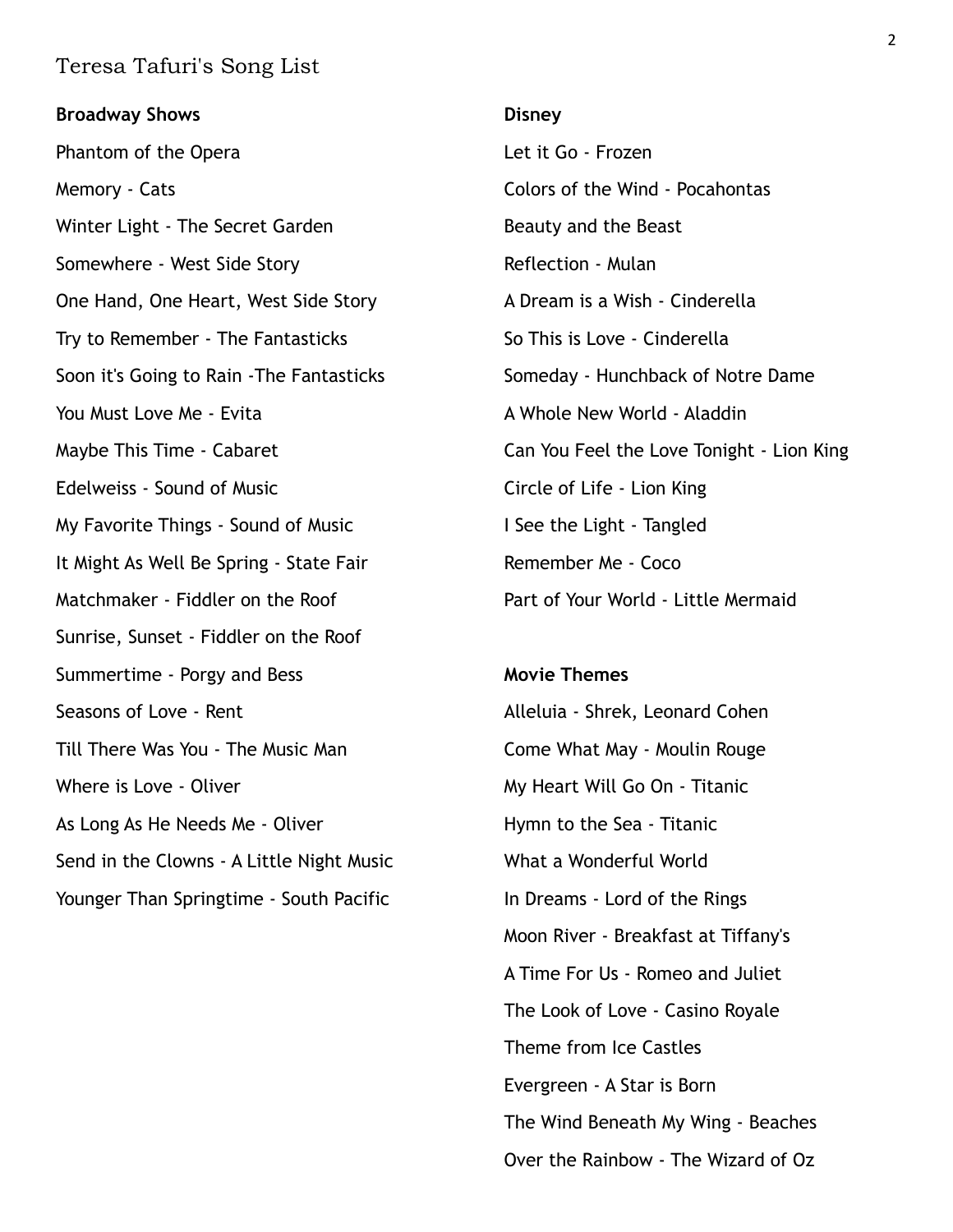**Movie Themes cont.**  The Way He Makes Me Feel - Yentel Somewhere in Time I Will Always Love You - The Bodyguard As Time Goes By - Casablanca The Way We Were Everything I Do - Robin Hood Somewhere Out There - An American Tail Speak Softly Love - Godfather's Theme Unchained Melody - Ghost John Dunbar Theme- Dances with Wolves Storybook Love - The Princess Bride Glasgow Love Theme - Love Actually

#### **Classical**

Canon in D - Pachelbel Clair de Lune – Debussy Bridal Chorus - Wagner Jesu, Joy of Man's Desiring - Bach Ode to Joy – Beethoven Wedding March - Mendelssohn Trumpet Voluntary - Clarke Variations on a Theme - Haydn/Brahms Do-Di-Li Nira Chen – Hebrew Oseh Shalom - Hebrew Ave Maria - Schubert or Gounod Arioso in G - Bach Festes de l'Ete - Monteclair Serenade - Schubert

**Classical cont.**  Sheep May Safely Graze – Bach Chaconne – Handel Meditation from Thais – Massenet Intermezzo, *Cavaleria Rusticana* – Mascagni Adagio – Barber Fantasia Impromtu –Chopin The Water is Wide – Amer. Folk tune The Swan – Saint Saens Four Seasons- Vivaldi Water Music – Handel Musetta's Waltz – Puccini Un Bel Di – Puccini Nessum Dorma - Puccini Moonlight Sonata - Beethoven Morning - Grieg Gymnopedies - Satie Finlandia - Jean Sibelius Largo (Xerxes) - Handel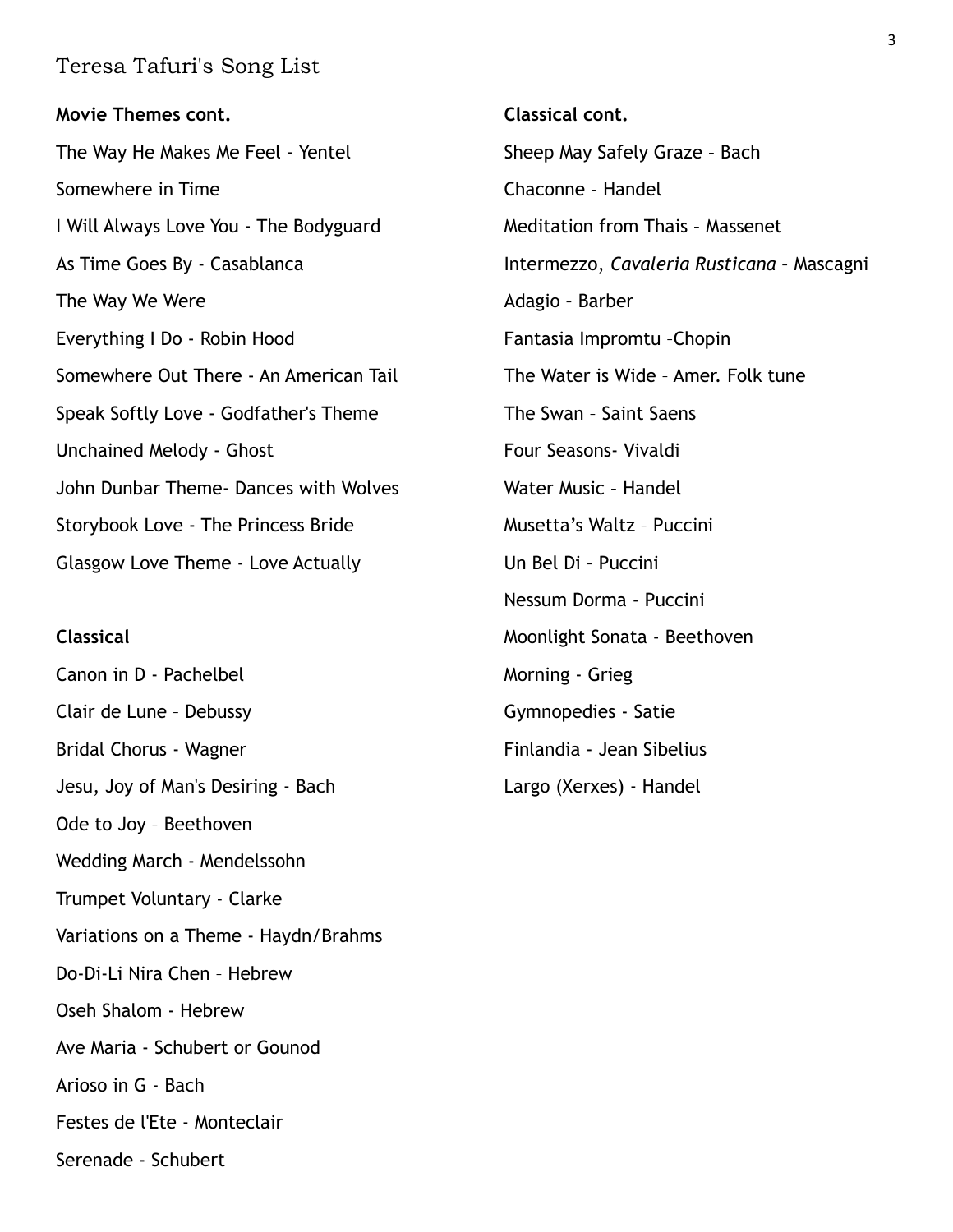#### **Popular**

Perfect - Ed Sheeran Thinking Out Loud - Ed Sheeran Love Me Like You Do - Ellie Goulding I Choose You - Sara Bareilles Speechless - Dan & Shay Yellow - Coldplay Love of My Life - Queen Home - Michael Buble Time after Time - Cindy Lauper Sea of Love God Only Knows - The Beach Boys Stand by Me A Thousand Years - Christina Perri All of Me - John Legend Marry Me - Train Stay With Me - Sam Smith Your Song - Elton John Pixar's Up Theme (Married Life) Hey Soul Sister - Train Fireflies - Owl City Kiss from a Rose - Seal I'm Yours - Jason Mraz Lucky - Jason Mraz and Colbie Caillat Just the Way You Are- Bruno Mars Marry You- Bruno Mars I'll Be There - Jackson 5 Hero - Enrique Iglesias I Can't Help Falling in Love With You - Elvis Presley To Make You Feel My Love - Bob Dylan, Adele

Softly as I Leave You - Elvis Presley You Are the Sunshine of My Life- Stevie Wonder New York State of Mind - Billy Joel Downton Abbey Theme My Love - Paul McCartney & Wings Yesterday - The Beatles And I Love Her - The Beatles Imagine - John Lennon I Will - The Beatles All You Need is Love - The Beatles The Fool on the Hill - The Beatles In My Life - The Beatles You've Got to Hide Your Love Away - The Beatles Norwegian Wood- The Beatles Here Comes the Sun - The Beatles When I Fall in Love - Nat King Cole I'm In the Mood for Love On A Clear Day The First Time Ever I Saw Your Face - Roberta Flack Have I Told You Lately - Van Morrison Breathe - Faith Hill With You I'm Born Again - Billy Preston Grow Old Along With Me - John Lennon And I Love You So Fields of Gold - Sting By Heart - Jim Brickman Perhaps Love - Placido Domingo